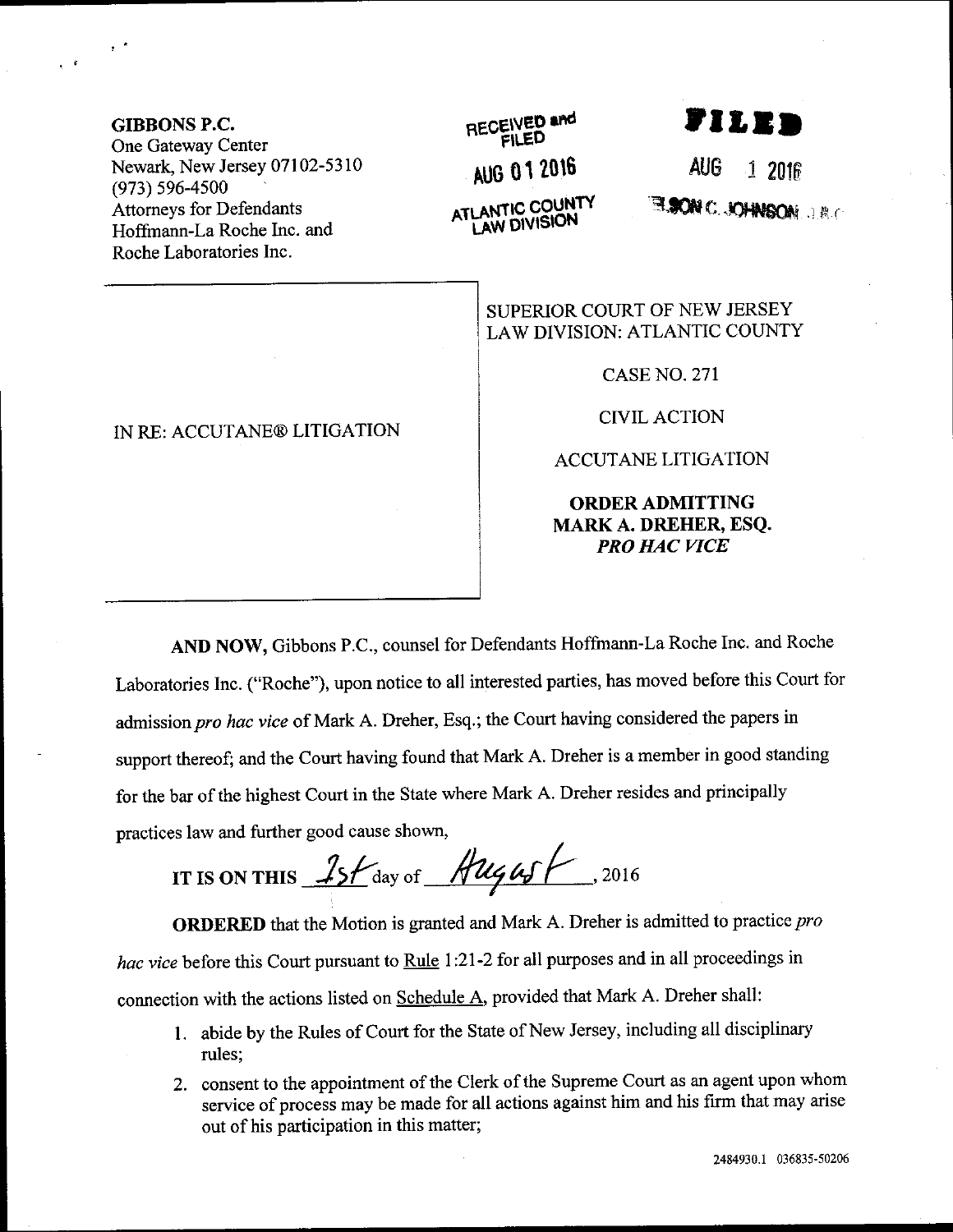- 3. notify the Court immediately of any matter affecting his standing before this Court; and
- 4. have all pleadings and other papers filed in the Court signed by an attomey-at-law of this Court employed by the firm of Gibbons P.C., who shall be responsible for the conduct of Mark A. Dreher; and it is further

ORDERED that Mark A. Dreher shall make payment of fees as provided in the New

Jersey Rules of Court, Rule 1:28-1(b), 1:28-2 and 1:28B-1(e), within thirty (30) days of the date

of this Order; and it is further

ORDERED that the Clerk of this Court shail forward a copy of this Order to the

Treasurer of the New Jersey Fund for Client Protection; and it is further

ORDERED that copies of this Order shall be served by attomeys for Roche upon all counsel of record within seven (7) days of the receipt thereof.

Honorable Nelson C. Johnson, J.S.C.

Dopposed Unopposed